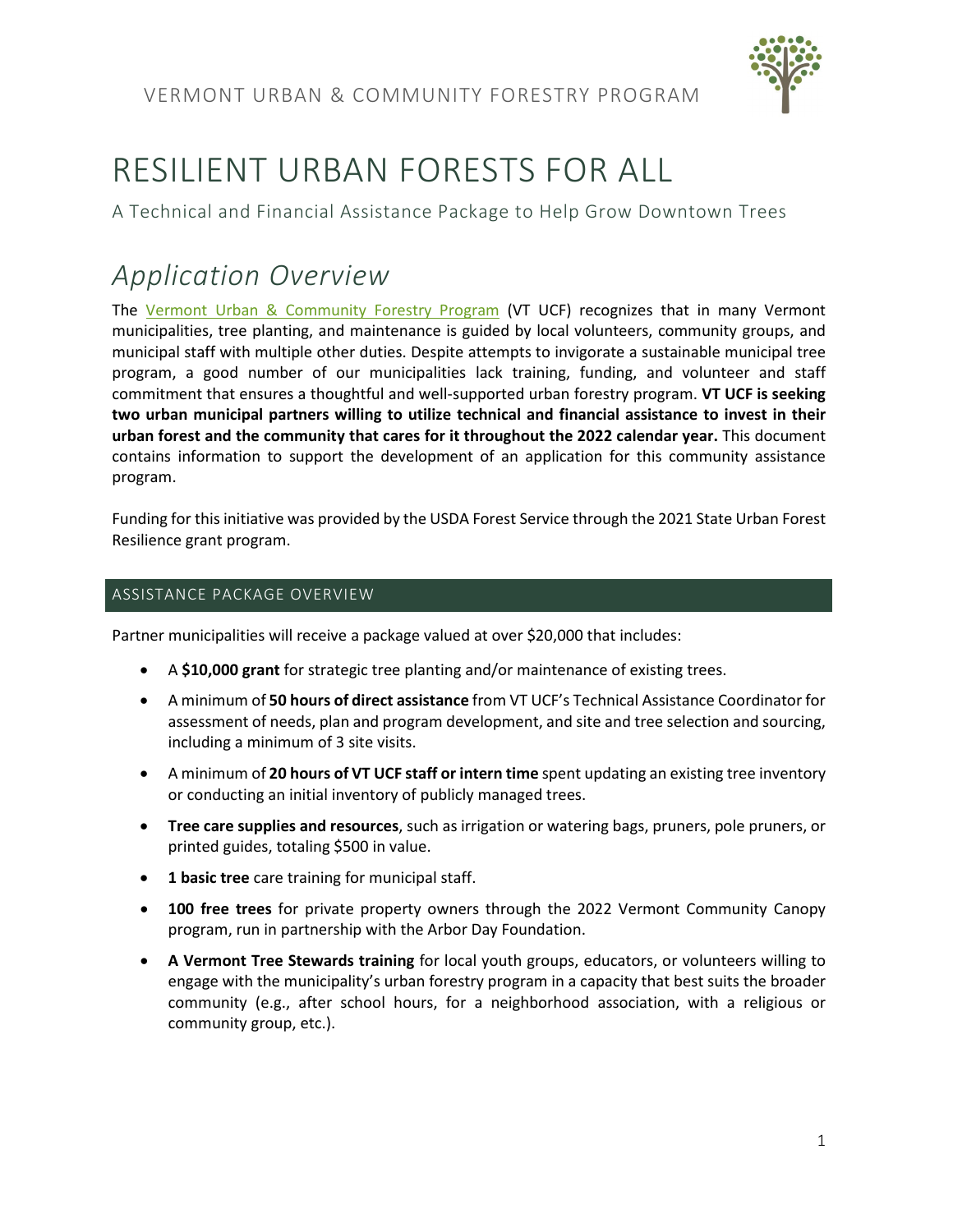# Release Date: Thursday, October 15th, 2021 Application Due Date: Thursday, December 9th, 2021

Municipal partners will be required to commit to:

- Providing at least \$2,500 in-kind staff time or cash match.
- Assigning a municipal staff point of contact or the town appointed tree warden who will participate in a minimum of 3 in-person planning meetings.
- Assisting VT UCF staff in coordinating the local Community Canopy tree giveaway program, basic tree care training, and volunteer training and workday.
- Taking intentional steps towards meeting the required standards of the [Tree City USA](https://www.arborday.org/programs/treecityusa/) designation program, as a benchmark for a sustainable urban forestry program. The four standards of Tree City USA designation are:
	- o development of a tree board or department
	- o drafting and accepting a tree care ordinance or policy
	- o an urban forestry program with an annual budget of at least \$2 per capita
	- o an Arbor Day observance and proclamation.

#### WHO MAY APPLY

The intent of the *Resilient Urban Forests for All* assistance package is to support and grow downtown trees and forests in Vermont's most populated areas in partnership with communities that lack capacity and need assistance in moving their programs forward. Accordingly, eligible municipalities must:

- **1) Be within a U.S. Census-defined urban area or urban cluster**
- **2) Must not already be a designated Tree City USA community**

Based on the 2010 U.S. Census and current Tree City USA designations, eligible municipalities\* are:

| <b>Barre City</b>  | Lyndon              | Springfield     | Westminster         |
|--------------------|---------------------|-----------------|---------------------|
| <b>Barre Town</b>  | Milton              | St. Albans City | <b>West Rutland</b> |
| Bennington         | <b>Newport City</b> | St. Johnsbury   | Williamstown        |
| <b>Brattleboro</b> | Northfield          | Swanton         | Windsor             |
| Castleton          | Norwich             | Vergennes       |                     |
| <b>Fair Haven</b>  | Rockingham          | Waterbury       |                     |
| Jericho            | Shaftsbury          | Weathersfield   |                     |

This list is consistent with the [Vermont 2010 Population and Housing Unit Counts Report,](https://www.census.gov/prod/cen2010/cph-2-47.pdf) issued July 2012 by the U.S. Census Bureau. Click for more information on [Census definitions](https://www.census.gov/programs-surveys/geography/about/faq/2010-urban-area-faq.html) and reference maps fo[r urban areas and urban clusters.](https://www.census.gov/geographies/reference-maps/2010/geo/2010-census-urban-areas.html)

*\*As 2020 [U.S. Census](https://www.census.gov/) information and data are released, the eligible municipalities list may change. If you would like to discuss your municipality's eligibility, please contact [joanne.garton@vermont.gov.](mailto:joanne.garton@vermont.gov)* 

Note that 501(c)(3) nonprofit organizations may apply in partnership with a municipality but must include a letter of support from the governing entity of the municipality in the application packet.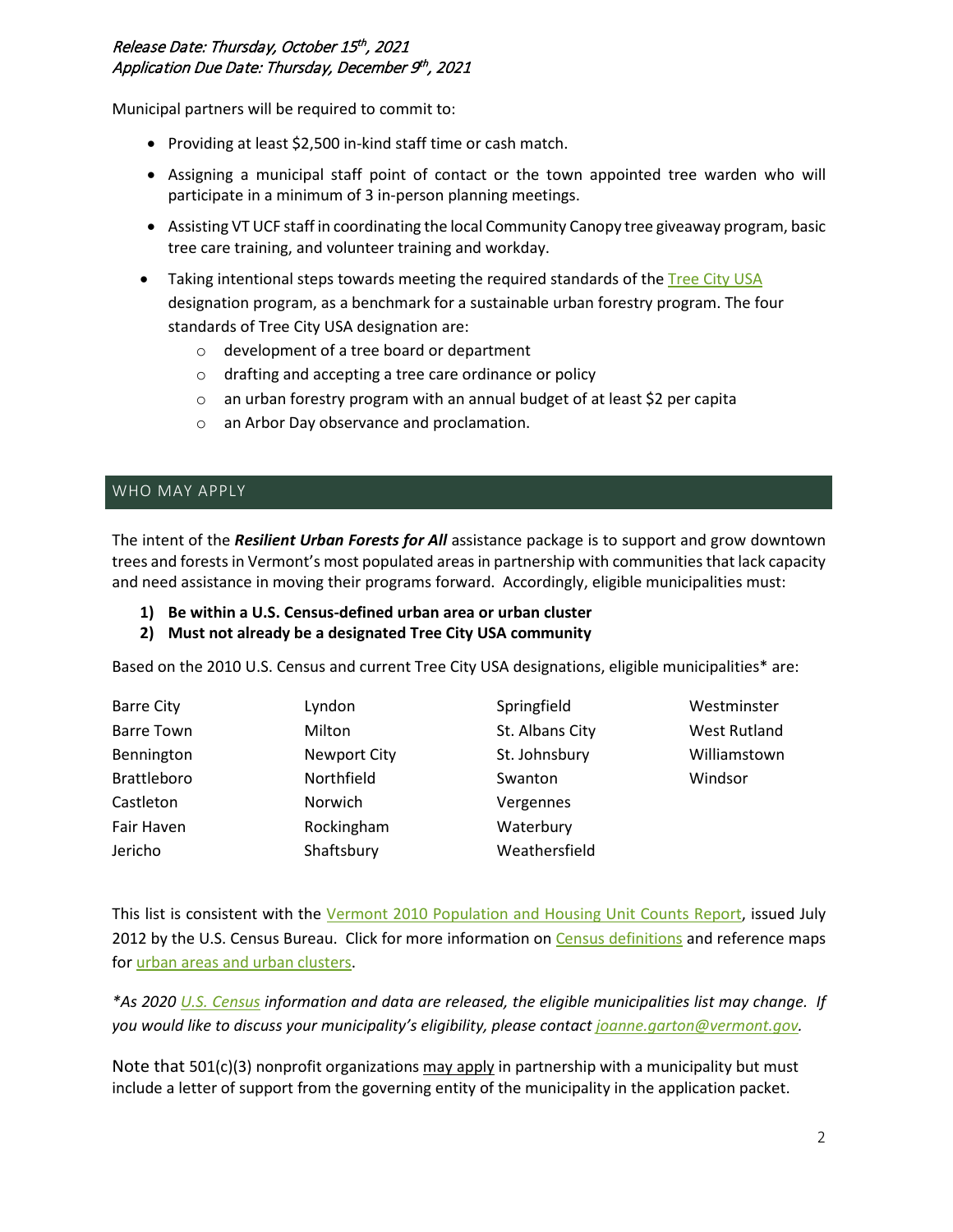#### APPLICATION AND REVIEW PROCESS

#### APPLICATION

Municipalities are asked to submit a simple application that provides an overview of needs or gaps in urban forest care and management, describes municipal support and readiness to engage in this community effort and influx of technical and financial assistance, and identifies desired outcomes of the partnership and assistance package.

In addition to the written statements, applicants are encouraged to include supporting materials with the application, including letter of municipal support, maps, and related documents.

Applications are available online at: [vtcommunityforestry.org/UrbanForestsForAll](https://vtcommunityforestry.org/UrbanForestsForAll)

#### REVIEW

All applications will be reviewed by a selection committee for completeness, eligibility, and demonstration of need. The application review and selection team will be composed of staff from the Vermont Urban & Community Forestry Program and members of the Vermont Urban & Community Forestry Advisory Council.

Municipal partner selection will consider:

- Demonstrated need to build capacity to manage the urban forest at the municipal level.
- Willingness to work towards th[e four standards necessary for Tree City USA designation.](https://www.arborday.org/programs/treecityusa/)
- Existing or past tree care or management efforts.
- Demonstrated need for urban tree cover through existing metrics such as remote sensing tree cover data, amount of impervious surface area, and dense population centers.
- Historic engagement with the VT UCF program.
- Willingness and ability to find and retain new partners in urban tree care (e.g., local volunteers, youth groups, local storekeepers, municipal staff or officials, employment programs).

#### ELIGIBLE COSTS FOR \$10,000 GRANT

Funding for this initiative is available from the US Forest Service under Code of Federal Domestic Assistance 10.664, Cooperative Forestry Assistance, Federal Fiscal Year 2021.

Eligible costs for the financial award within the *Resilient Urban Forests for All* assistance package are those necessary for completing the project partnership. Costs must be documented, reasonable, and consistent within the scope of the overarching partnership, in accordance with Uniform Guidance 2 CFR Part 200 Subpart E, Cost Principles. Examples include: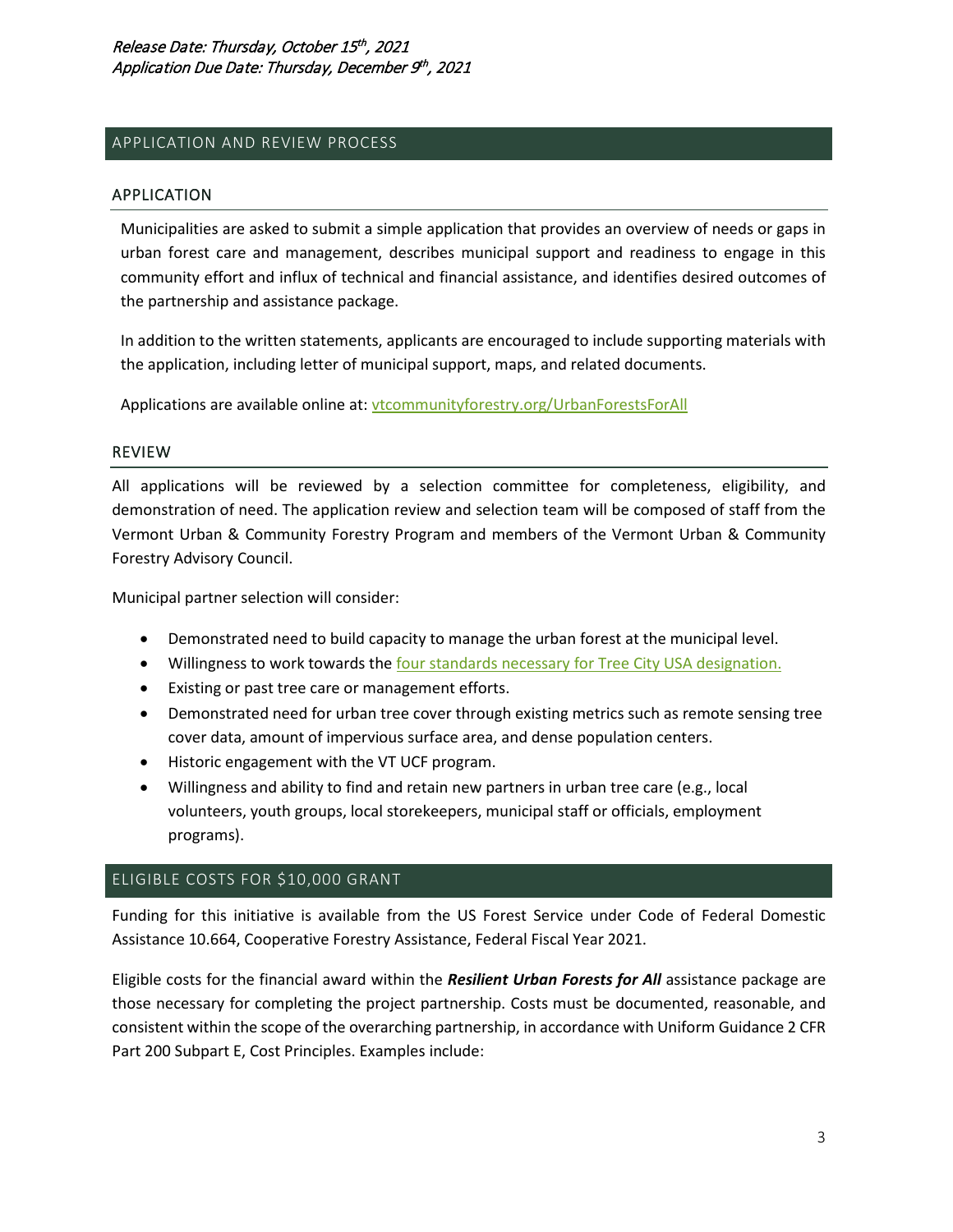# Release Date: Thursday, October 15th, 2021 Application Due Date: Thursday, December 9th, 2021

- Costs of services, trees, site preparation, tree protection, and associated supplies necessary for successful tree planting in publicly managed places, including:
	- o Costs associated with services, supplies, or materials necessary to establish a new or enhance an existing municipal tree nursery.
	- $\circ$  Costs associated with purchase of equipment to increase the municipality's capacity to plant trees internally and successfully manage a municipal tree nursery. Equipment is defined as tangible personal property with a per unit-cost of \$5,000 or more and a useful life of one year or more. Purchase, use, and management of equipment under this grant is subject to requirements in Uniform Guidance, 2 CFR Part 200.
- Costs associated with services, supplies, or materials necessary for public tree maintenance.
- Salaries and fringe benefits of people working directly on the project.

#### COST SHARE REQUIREMENTS

A total of \$2,500 of cost share (match) is required. The match may be in the form of cash, services, or in-kind contributions. In-kind contributions can include the cash value for volunteer assistance in planning and all municipal partner personnel/staff labor as well as the donation of professional services or materials. *Example: The value of volunteer time organizing and implementing the Tree Stewards training are an eligible source of match.* 

Costs contributed as match must be eligible as described in the preceding section, Eligible Costs. Use of federal funds from other programs as match will be approved on a case-by-case basis and is contingent upon agreement from the organization or agency from where those funds originate. Volunteer time contributed as match must be documented on a sign-in sheet to include dates, hours of work performed, and signatures. The State will provide a form on which to report matching funds.

# **VALUE OF IN-KIND CONTRIBUTIONS**

- Volunteers: Please see our [Grant FAQ webpage](https://vtcommunityforestry.org/programs/financial-assistance/faq-ucf-grant-recipients) for recommended rates
- Donated professional services: use customary rates for services provided
- Donations of materials: use fair market value
- Personnel/staff: use hourly wage rates (may also include fringe benefits)
- Equipment: use established rates per hour, per mile, etc.

#### TIMELINE

Applications must be emailed **no later than 5pm on Thursday, December 9th, 2021**. Selected municipal partners will be announced by late-December 2021. Signed MOUs and signed grant agreements are anticipated to be available by early 2022. The assistance package and required community match, including required final reports, must be completed by December  $31<sup>st</sup>$ , 2022.

Restrictions put in place by the State of Vermont in response to COVID-19 may alter the proposed timeline of municipal partnerships. Project start dates and any subsequent deliverable dates in the